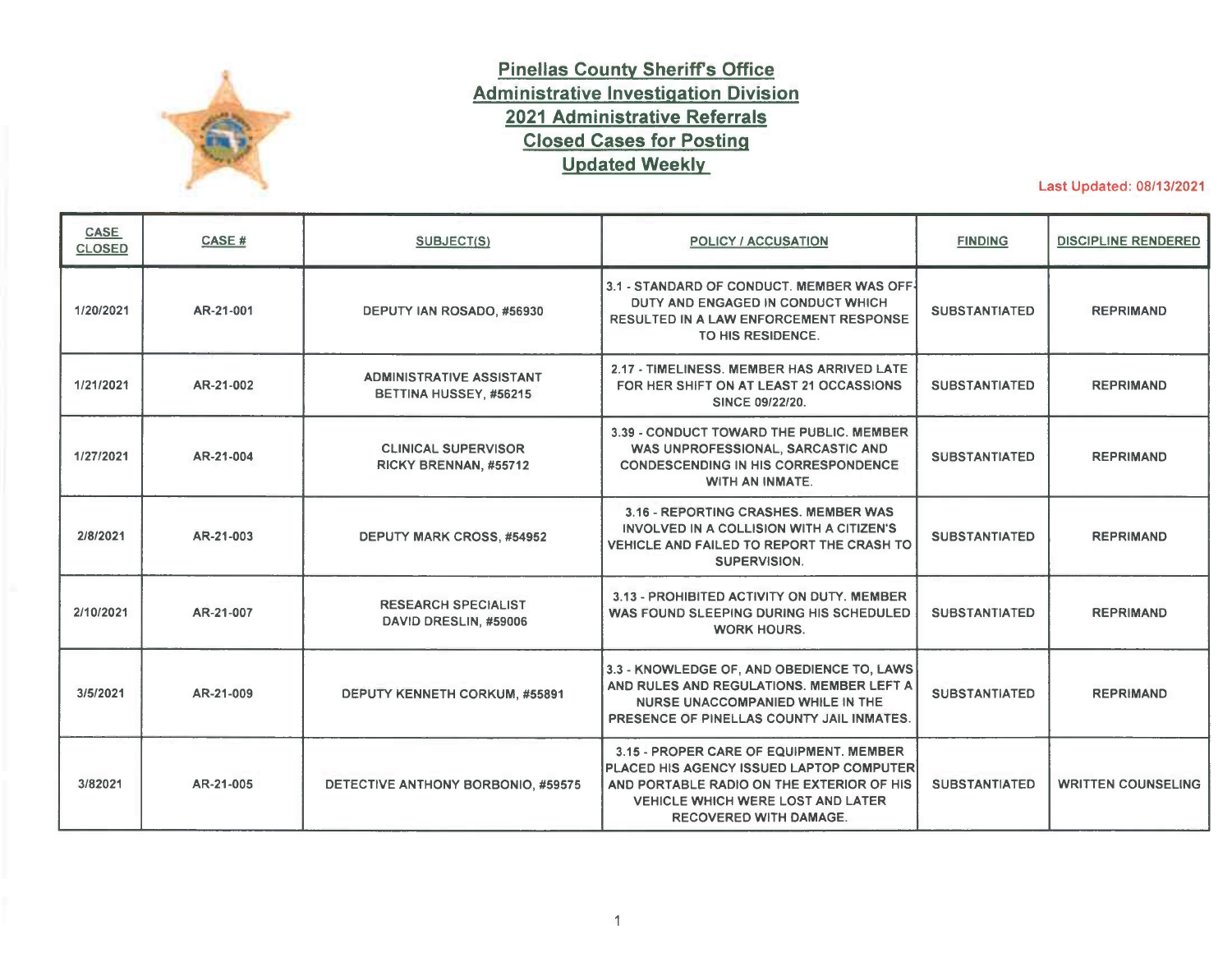| <b>CASE</b><br><b>CLOSED</b> | CASE #    | <b>SUBJECT(S)</b>                                                     | <b>POLICY / ACCUSATION</b>                                                                                                                                                                     | <b>FINDING</b>       | <b>DISCIPLINE RENDERED</b> |
|------------------------------|-----------|-----------------------------------------------------------------------|------------------------------------------------------------------------------------------------------------------------------------------------------------------------------------------------|----------------------|----------------------------|
| 3/9/2021                     | AR-21-006 | DEPUTY CHRISTOPHER VOYER, #59057                                      | 3.4(D) - PERFORMANCE OF DUTY. WHILE<br>INSTRUCTING THE MEMBER FAILED TO VERIFY A<br>TRAINING ANTENDEE WAS PROVIDED CORRECT<br>AMMUNITION. USE RESULTED IN DAMAGE TO<br><b>AGENCY PROPERTY.</b> | <b>SUBSTANTIATED</b> | <b>REPRIMAND</b>           |
| 3/9/2021                     | AR-21-008 | <b>CHILD PROTECTION INVESTIGATOR</b><br>NICOLE STANLEY, #60105        | 3.4(D) - PERFORMANCE OF DUTY. MEMBER<br><b>FAILED TO COMPLETE CASE RELATED</b><br><b>DOCUMENTATION WITHIN TIMEFRAMES</b><br><b>ESTABLISHED BY POLICY.</b>                                      | <b>SUBSTANTIATED</b> | <b>REPRIMAND</b>           |
| 3/12/2021                    | AR-21-010 | <b>FAMILY SUPPORT SERVICES WORKER DEANNA</b><br><b>HOBSON, #60178</b> | 3.3 - KNOWLEDGE OF, AND OBEDIENCE TO, LAWS<br>AND RULES AND REGULATIONS. MEMBER<br>CONDUCTED AN UNAUTHORIZED COMPUTER<br>INQUIRY.                                                              | <b>SUBSTANTIATED</b> | <b>WRITTEN COUNSELING</b>  |
| 3/15/2021                    | AR-21-016 | <b>CORPORAL GILBERTO PEREZ, #57156</b>                                | 3.3 - KNOWLEDGE OF, AND OBEDIENCE TO, LAWS<br>AND RULES AND REGULATIONS. MEMBER<br><b>ACCIDENTALLY DISCHARGED HIS ELECTRONIC</b><br><b>CONTROL WEAPON.</b>                                     | <b>SUBSTANTIATED</b> | <b>WRITTEN COUNSELING</b>  |
| 3/22/2021                    | AR-21-015 | DEPUTY JOSEPH ROBINSON, #58520                                        | 2.17 - TIMELINESS. MEMBER HAS ARRIVED LATE<br>FOR HIS SHIFT ON SIX OCCASIONS SINCE 10/15/20                                                                                                    | <b>SUBSTANTIATED</b> | <b>REPRIMAND</b>           |
| 3/25/2021                    | AR-21-014 | DEPUTY JAMES WILHELM, #56466                                          | 3.3 - KNOWLEDGE OF, AND OBEDIENCE TO, LAWS<br>AND RULES AND REGULATIONS. MEMBER<br><b>ACCIDENTALLY DISCHARGED HIS ELECTRONIC</b><br><b>CONTROL WEAPON.</b>                                     | <b>SUBSTANTIATED</b> | <b>WRITTEN COUNSELING</b>  |
| 3/26/2021                    | AR-21-013 | <b>LICENSED PRACTICAL NURSE</b><br>JANIS MCKIEL, #59672               | 3.4(D) - PERFORMANCE OF DUTY. MEMBER<br><b>FAILED TO RESPOND TO AN INMATE MEDICAL</b><br><b>COMPLAINT REPORTED BY A DETENTION</b><br>DEPUTY.                                                   | <b>SUBSTANTIATED</b> | <b>REPRIMAND</b>           |
| 3/29/2021                    | AR-21-017 | <b>CORPORAL SHAWN BRINSON, #58505</b><br>DEPUTY EUGENE SNITKO, #58643 | 3.31(D) - FAILING TO SUBMIT PROPERLY WRITTEN<br><b>REPORTS. MEMBERS FAILED TO DOCUMENT</b><br>THEIR INVOLVEMENT IN AN INCIDENT WITH AN<br>INMATE.                                              | <b>SUBSTANTIATED</b> | <b>REPRIMAND</b>           |
| 3/31/2021                    | AR-21-018 | DETECTIVE DENNIS CURTIN, #58373                                       | 3.15 - PROPER CARE OF EQUIPMENT, MEMBER<br><b>LOST HIS AGENCY ISSUED ELECTRONIC</b><br><b>CONTROL WEAPON.</b>                                                                                  | <b>SUBSTANTIATED</b> | <b>WRITTEN COUNSELING</b>  |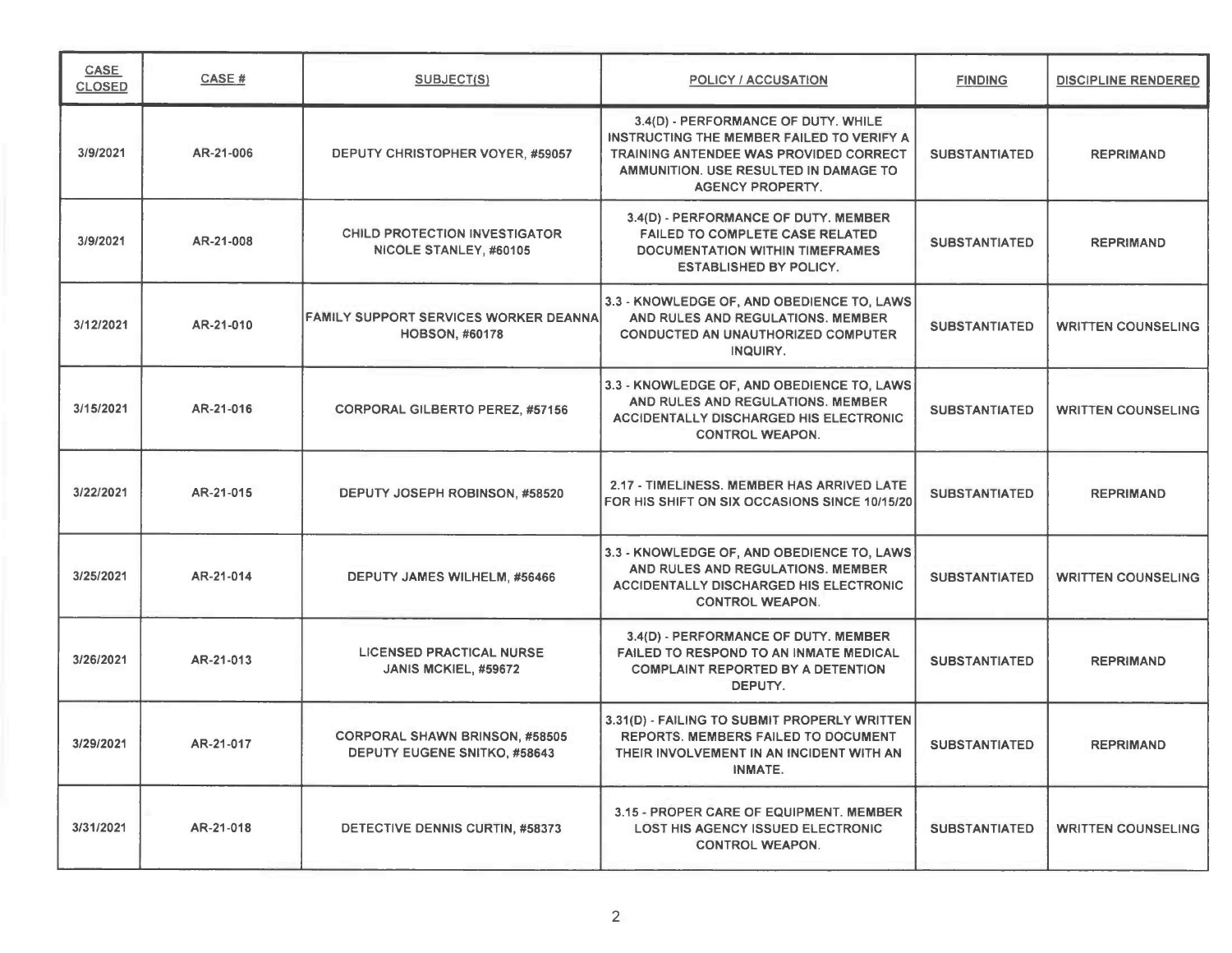| <b>CASE</b><br><b>CLOSED</b> | <b>CASE#</b> | SUBJECT(S)                                                            | <b>POLICY / ACCUSATION</b>                                                                                                                                                                 | <b>FINDING</b>       | <b>DISCIPLINE RENDERED</b> |
|------------------------------|--------------|-----------------------------------------------------------------------|--------------------------------------------------------------------------------------------------------------------------------------------------------------------------------------------|----------------------|----------------------------|
| 4/1/2021                     | AR-21-012    | <b>LICENSED PRACTICAL NURSE</b><br>REGINALD JOSEPH, #58131            | 3.4(D) - PERFORMANCE OF DUTY. MEMBER<br><b>FAILED TO FOLLOW ESTABLISHED PROCEDURES</b><br>WHILE ADDRESSING A PATIENT'S MEDICAL<br><b>COMPLAINT.</b>                                        | <b>SUBSTANTIATED</b> | <b>WRITTEN COUNSELING</b>  |
| 4/29/2021                    | AR-21-023    | <b>CORPORAL THOMAS CASSIDY, #58636</b><br>DEPUTY HUNTER STOUT, #60156 | 3.4(D) - PERFORMANCE OF DUTY. MEMBERS DID<br>NOT AUTHOR A WRITTEN REPORT OR NOTIFY<br>CHAIN OF COMMAND OF INMATE FIGHT.                                                                    | <b>SUBSTANTIATED</b> | <b>REPRIMAND</b>           |
| 5/3/2021                     | AR-21-019    | <b>LICENSED PRACTICAL NURSE</b><br>ALANNA SPINACI, #60378             | 3.39 - CONDUCT TOWARD THE PUBLIC. MEMBER<br>ENGAGED IN A VERBAL ARGUMENT WITH AN<br>INMATE AND CALLED THE INMATE A PROFANE<br>NAME.                                                        | <b>SUBSTANTIATED</b> | <b>WRITTEN COUNSELING</b>  |
| 5/3/2021                     | AR-21-022    | DEPUTY HERBERT PORRATA, #60304                                        | 3.3 - KNOWLEDGE OF, AND OBEDIENCE TO, LAWS<br>AND RULES AND REGULATIONS. MEMBER<br><b>ACCIDENTALLY DISCHARGED HIS ELECTRONIC</b><br><b>CONTROL WEAPON.</b>                                 | <b>SUBSTANTIATED</b> | <b>WRITTEN COUNSELING</b>  |
| 5/13/2021                    | AR-21-011    | <b>LICENSED PRACTICAL NURSE</b><br>JANE DESANTO, #56255               | 3.4(D) - PERFORMANCE OF DUTY. MEMBER<br>ALLOWED AN INMATE COMPLAINANING OF A<br><b>MEDICAL CONCERN TO REMAIN IN THEIR</b><br><b>CURRENT HOUSING.</b>                                       | <b>SUBSTANTIATED</b> | <b>WRITTEN COUNSELING</b>  |
| 5/14/2021                    | AR-21-020    | <b>SERGEANT JAMES ARNTZ, #55450</b>                                   | 3.31(F) - FAILURE TO PROPERLY SUPERVISE.<br>MEMBER FAILED TO PROPERLY SUPERVISE A<br>SUBORDINATE MEMBER WHO ENGAGED IN THE<br>PURSUIT OF A VEHICLE.                                        | <b>SUBSTANTIATED</b> | <b>REPRIMAND</b>           |
| 5/17/2021                    | AR-21-025    | <b>DEPUTY CARLOS PURCHADES, #60154</b>                                | 3.15 - PROPER CARE OF EQUIPMENT. MEMBER<br>FAILED TO SECURE HIS PERSONALLY OWNED<br>VEHICLE, RESULTING IN THE THEFT OF HIS<br><b>AGENCY CREDENTIALS.</b>                                   | <b>SUBSTANTIATED</b> | <b>WRITTEN COUNSELING</b>  |
| 5/25/2021                    | AR-21-021    | <b>DEPUTY JONATHAN MCMANIS, #56128</b>                                | 3.1 - STANDARD OF CONDUCT. MEMBER MADE<br><b>INAPPROPRIATE COMMENTS WHILE ATTENDING</b><br>TRAINING.                                                                                       | <b>SUBSTANTIATED</b> | <b>REPRIMAND</b>           |
| 6/1/2021                     | AR-21-028    | SERGEANT JAMES BRUECHNER, #54400                                      | 3.31(F) - FAILURE TO PROPERLY SUPERVISE.<br>MEMBER FAILED TO PROPERLY SUPERVISE A<br>SUBORDINATE MEMBER, WHICH RESULTED IN A<br><b>CRIMINAL INVESTIGATION BEING HANDLED</b><br>IMPROPERLY. | <b>SUBSTANTIATED</b> | <b>REPRIMAND</b>           |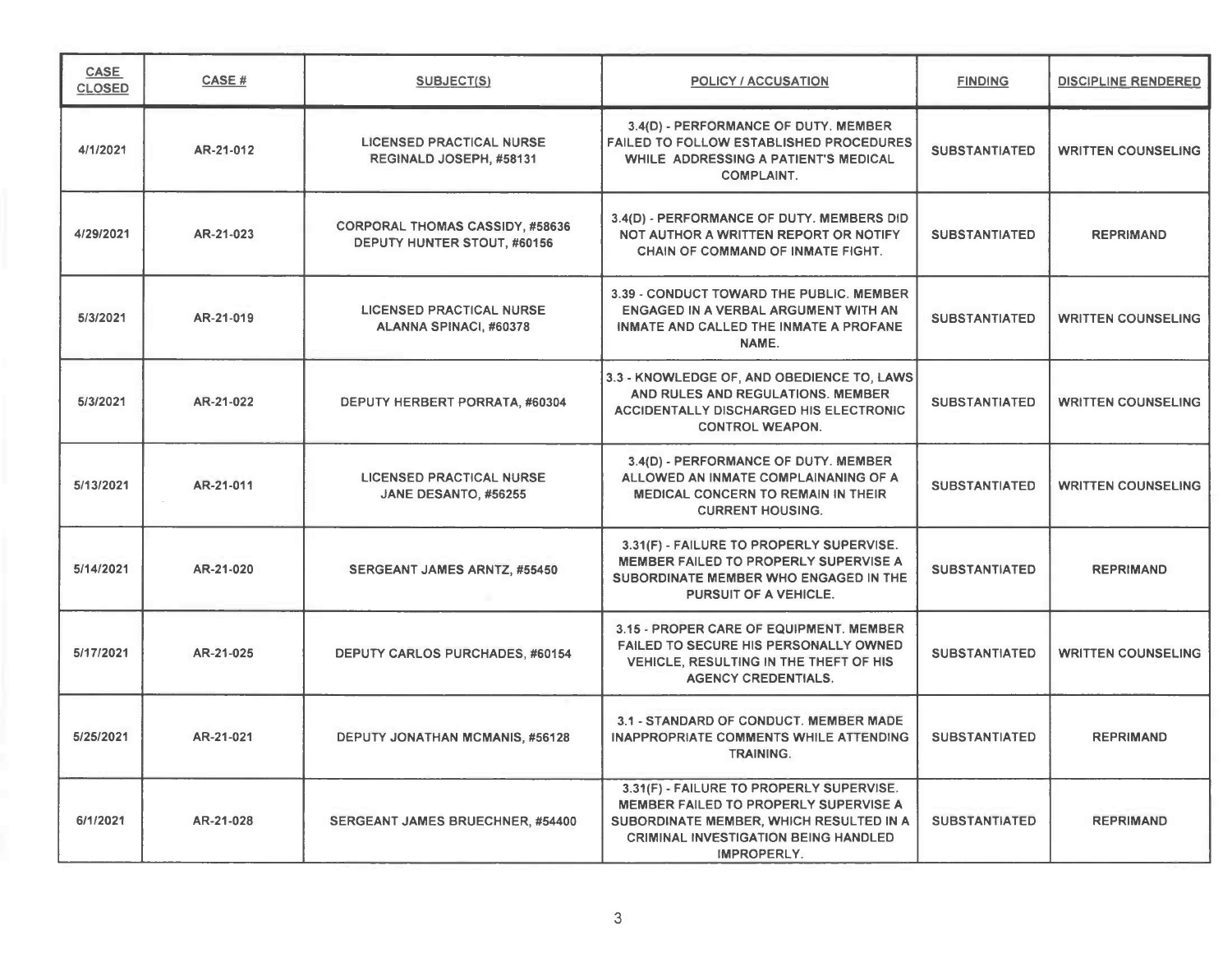| <b>CASE</b><br><b>CLOSED</b> | CASE #    | <b>SUBJECT(S)</b>                                                      | <b>POLICY / ACCUSATION</b>                                                                                                                                             | <b>FINDING</b>       | <b>DISCIPLINE RENDERED</b> |
|------------------------------|-----------|------------------------------------------------------------------------|------------------------------------------------------------------------------------------------------------------------------------------------------------------------|----------------------|----------------------------|
| 6/2/2021                     | AR-21-029 | <b>JUVENILE ELECTRONIC MONITORING</b><br>SPECIALIST PAUL HICKS, #56223 | 3.4(D) - PERFORMANCE OF DUTY. MEMBER WAS<br>SARCASTIC AND DEFIANT TOWARD AN<br>ASSISTANT STATE ATTORNEY DURING TRIAL<br>PREPARATIONS.                                  | <b>SUBSTANTIATED</b> | <b>WRITTEN COUNSELING</b>  |
| 6/2/2021                     | AR-21-030 | <b>CORPORAL KEVIN FEY, #58326</b>                                      | 3.3 - KNOWLEDGE OF, AND OBEDIENCE TO, LAWS<br>AND RULES AND REGULATIONS. MEMBER<br><b>ACCIDENTALLY DISCHARGED HIS ELECTRONIC</b><br><b>CONTROL WEAPON.</b>             | <b>SUBSTANTIATED</b> | <b>WRITTEN COUNSELING</b>  |
| 6/4/2021                     | AR-21-024 | <b>DEPUTY NICHOLAS VEGA, #59647</b>                                    | 3.15 - PROPER CARE OF EQUIPMENT. MEMBER<br>LEFT HIS AGENCY ISSUED RIFLE UNSECURED IN<br>THE PASSENGER COMPARTMENT OF HIS<br><b>VEHICLE, WHICH WAS UNLOCKED.</b>        | <b>SUBSTANTIATED</b> | <b>REPRIMAND</b>           |
| 6/8/2021                     | AR-21-027 | <b>PROBATION SUPERVISOR</b><br><b>DESIREE BRITT-ANDERSON, #57446</b>   | 3.4(D) - PERFORMANCE OF DUTY. MEMBER<br>FAILED TO TAKE FOLLOW-UP ACTION OR NOTIFY<br>HER SUPERVISION OF AN OVERSIGHT ERROR<br><b>DISCOVERED DURING A CASE AUDIT.</b>   | <b>SUBSTANTIATED</b> | <b>REPRIMAND</b>           |
| 6/1/2021                     | AR-21-026 | DEPUTY CLAY SAUNDERS, #55790                                           | 3.19 - CARE, CUSTODY, AND CONTROL OF<br><b>PROPERTY / EVIDENCE. MEMBER FAILED TO</b><br>PROPERLY SUBMIT EVIDENCE COLLECTED<br>DURING A VEHICLE BURGLARY INVESTIGATION. | <b>SUBSTANTIATED</b> | <b>WRITTEN COUNSELING</b>  |
| 6/21/2021                    | AR-21-031 | DEPUTY BRIAN BEELER, #59216                                            | 3.15 - PROPER CARE OF EQUIPMENT. MEMBER<br>LOST HIS AGENCY CREDENTIALS AND BUILDING<br><b>ACCESS CARD.</b>                                                             | <b>UNFOUNDED</b>     | <b>N/A</b>                 |
| 6/25/2021                    | AR-21-033 | DEPUTY CATHERINE FEDELE, #59038                                        | 3.3 - KNOWLEDGE OF, AND OBEDIENCE TO, LAWS<br>AND RULES AND REGULATIONS. MEMBER<br><b>ACCIDENTALLY DISCHARGED HER ELECTRONIC</b><br><b>CONTROL WEAPON.</b>             | <b>SUBSTANTIATED</b> | <b>WRITTEN COUNSELING</b>  |
| 6/25/2021                    | AR-21-036 | DEPUTY STEPHANIE MANN, #56187                                          | 3.39 - CONDUCT TOWARD THE PUBLIC, MEMBER<br>BEGAN AN UNWANTED, PERSONAL<br><b>CONVERSATION WITH AN INMATE.</b>                                                         | <b>SUBSTANTIATED</b> | <b>REPRIMAND</b>           |
| 6/29/2021                    | AR-21-035 | <b>MEDICAL DIRECTOR KEVIN KYLE, #58893</b>                             | 3.1 - STANDARD OF CONDUCT. MEMBER WAS<br><b>RUDE AND CONDESCENDING TOWARD AN</b><br>APPLICANT.                                                                         | <b>SUBSTANTIATED</b> | <b>REPRIMAND</b>           |